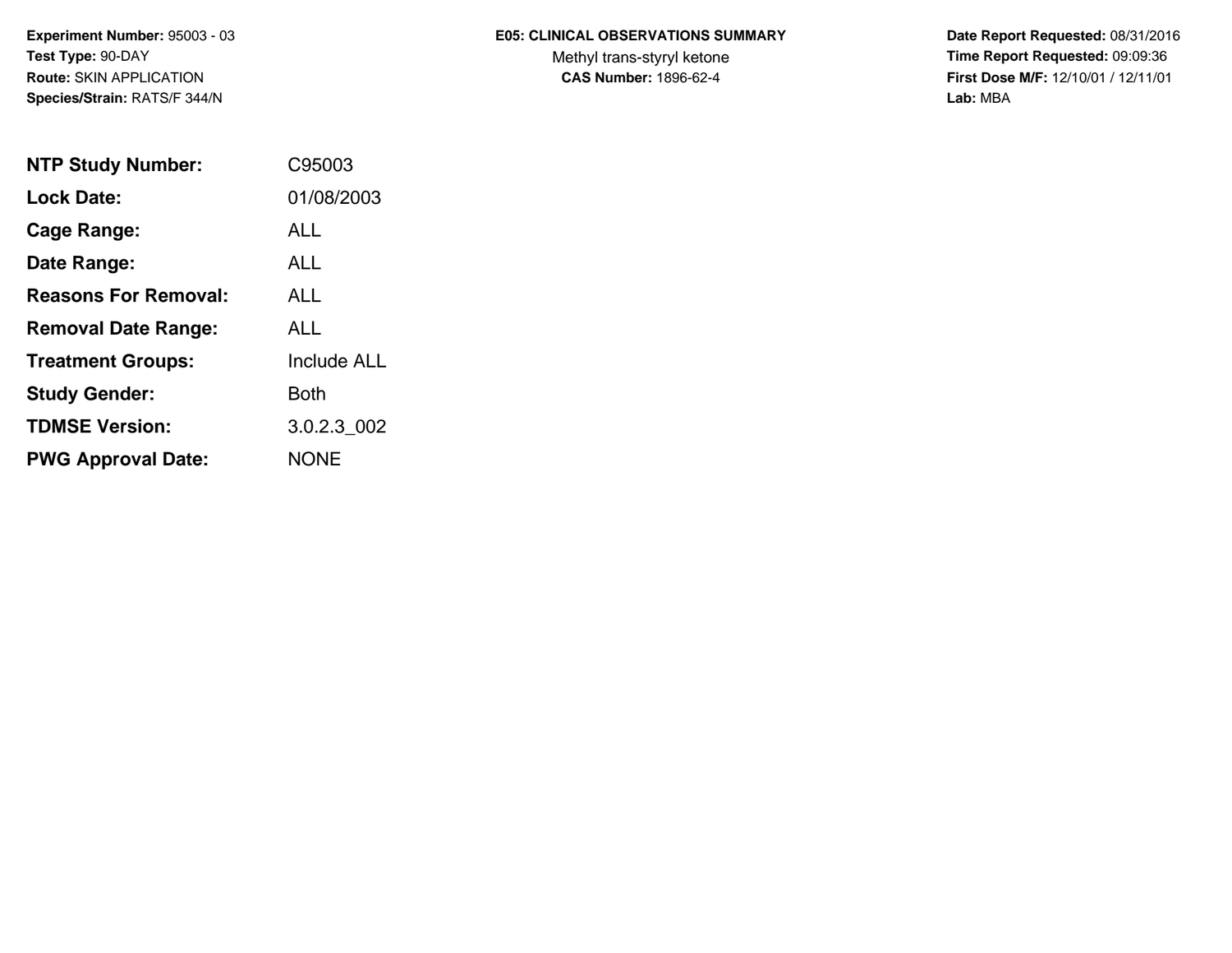## **E05: CLINICAL OBSERVATIONS SUMMARY**

Methyl trans-styryl ketone<br>CAS Number: 1896-62-4

 **Date Report Requested:** 08/31/2016 **Time Report Requested:** 09:09:36 **First Dose M/F:** 12/10/01 / 12/11/01<br>Lab: MBA **Lab:** MBA

| <b>SEX: MALE</b>                         | <b>WEEK: 14</b>        |        |                |                   |                |                       |                |                       |
|------------------------------------------|------------------------|--------|----------------|-------------------|----------------|-----------------------|----------------|-----------------------|
| <b>OBSERVATION</b>                       | <b>VEHICLE CONTROL</b> |        |                | <b>22.0 MG/KG</b> |                | 44.0 MG/KG            |                | 87.5 MG/KG            |
|                                          | <b>CURRENT*</b>        | TOTAL+ | <b>CURRENT</b> | <b>TOTAL</b>      | <b>CURRENT</b> | <b>TOTAL</b>          | <b>CURRENT</b> | <b>TOTAL</b>          |
| <b>Irritation</b><br>Site Of Application | 0/0                    | 0/10   | 0/0            | 0/10              | 0/0            | 5/10<br><b>DAY 57</b> | 0/0            | 8/10<br><b>DAY 22</b> |
| <b>Thickened</b><br>Site Of Application  | 0/0                    | 0/10   | 0/0            | 0/10              | 0/0            | 0/10                  | 0/0            | 0/10                  |
| <b>Thin</b>                              | 0/0                    | 0/10   | 0/0            | 0/10              | 0/0            | 1/10<br><b>DAY 29</b> | 0/0            | 0/10                  |
| <b>Ulcer</b><br>Site Of Application      | 0/0                    | 0/10   | 0/0            | 0/10              | 0/0            | 0/10                  | 0/0            | 0/10                  |

\* ANIMALS WITH OBSERVATION IN CURRENT PERIOD / TOTAL ANIMALS OBSERVED IN CURRENT PERIOD (WITHIN 7 DAYS OF RUN DATE)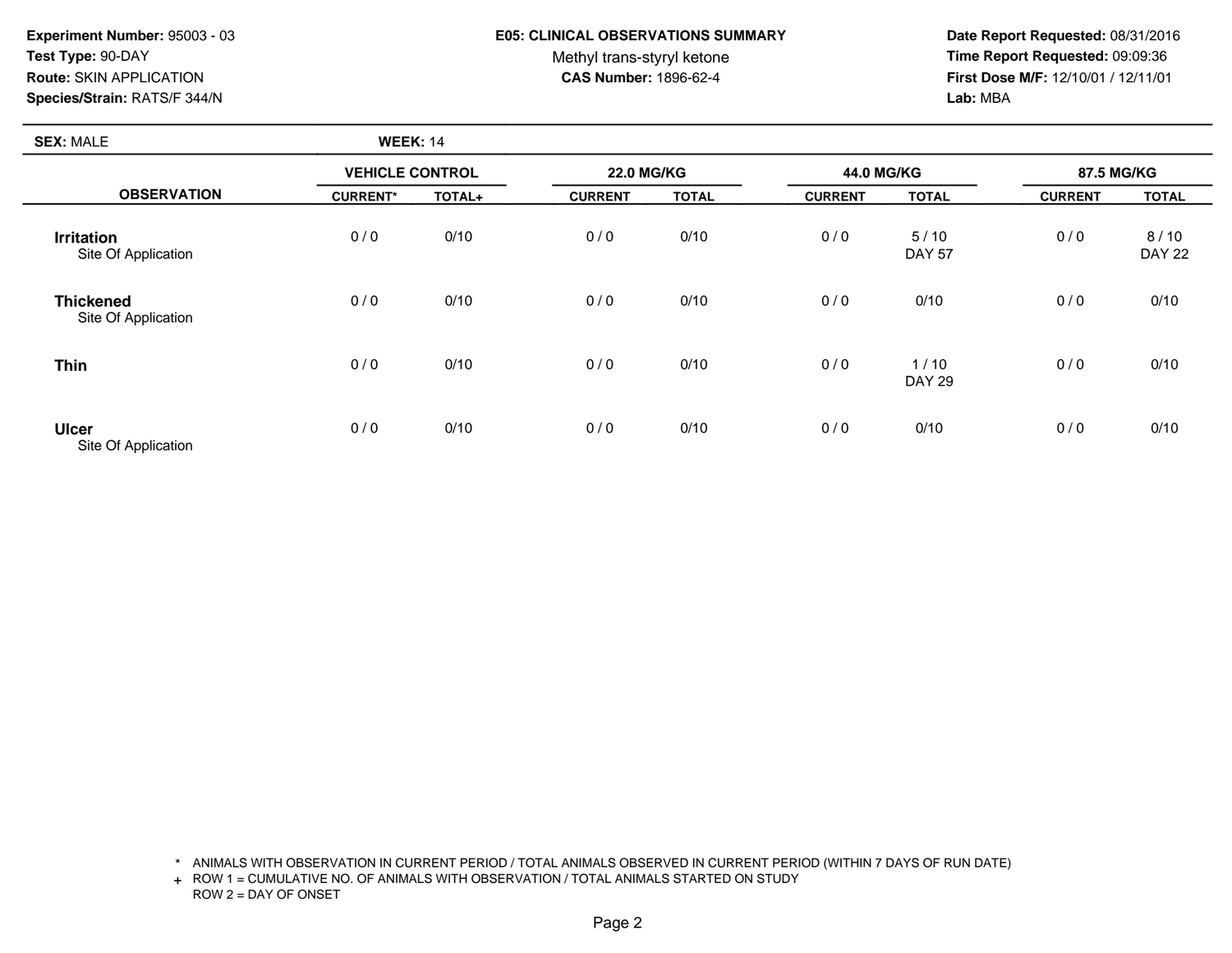**SEX:** MALE

#### **E05: CLINICAL OBSERVATIONS SUMMARY**

Methyl trans-styryl ketone<br>CAS Number: 1896-62-4

 **Date Report Requested:** 08/31/2016 **Time Report Requested:** 09:09:36 **First Dose M/F:** 12/10/01 / 12/11/01<br>Lab: MBA **Lab:** MBA

| <b>SEX: MALE</b>                         | <b>WEEK: 14</b>  |                         |                  |                        |                        |              |                      |              |
|------------------------------------------|------------------|-------------------------|------------------|------------------------|------------------------|--------------|----------------------|--------------|
| <b>OBSERVATION</b>                       | <b>175 MG/KG</b> |                         | <b>350 MG/KG</b> |                        | <b>CONTROL SPECIAL</b> |              | <b>TK 22.0 MG/KG</b> |              |
|                                          | <b>CURRENT*</b>  | TOTAL+                  | <b>CURRENT</b>   | <b>TOTAL</b>           | <b>CURRENT</b>         | <b>TOTAL</b> | <b>CURRENT</b>       | <b>TOTAL</b> |
| <b>Irritation</b><br>Site Of Application | 0/0              | 10/10<br><b>DAY 15</b>  | 0/0              | 10/10<br><b>DAY 15</b> | 0/0                    | 0/10         | 0/0                  | 0/10         |
| <b>Thickened</b><br>Site Of Application  | 0/0              | $6/10$<br><b>DAY 15</b> | 0/0              | 9/10<br>DAY 8          | 0/0                    | 0/10         | 0/0                  | 0/10         |
| <b>Thin</b>                              | 0/0              | 0/10                    | 0/0              | 0/10                   | 0/0                    | 0/10         | 0/0                  | 0/10         |
| <b>Ulcer</b><br>Site Of Application      | 0/0              | 3/10<br><b>DAY 22</b>   | 0/0              | 2/10<br><b>DAY 72</b>  | 0/0                    | 0/10         | 0/0                  | 0/10         |

\* ANIMALS WITH OBSERVATION IN CURRENT PERIOD / TOTAL ANIMALS OBSERVED IN CURRENT PERIOD (WITHIN 7 DAYS OF RUN DATE)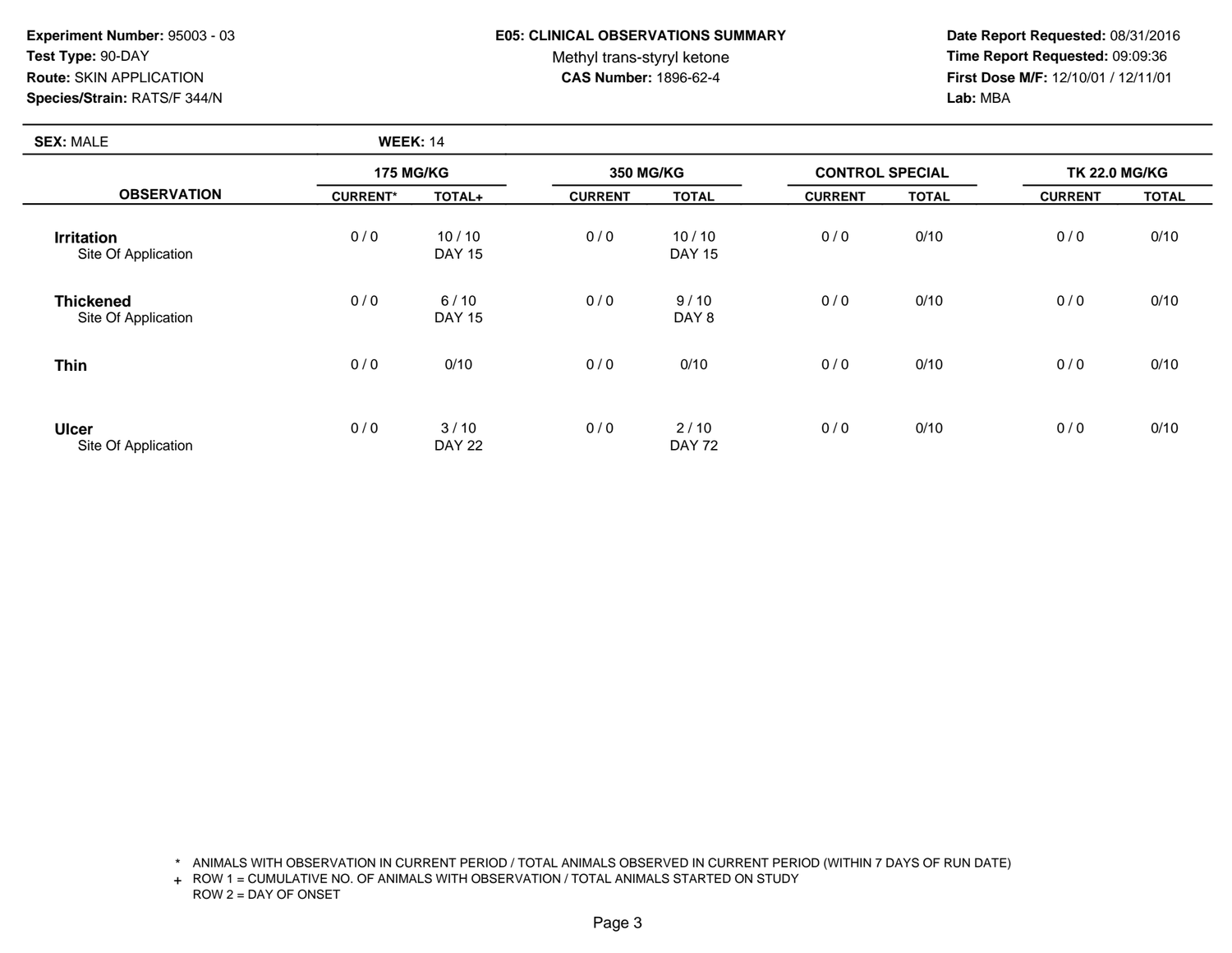#### **E05: CLINICAL OBSERVATIONS SUMMARY**

Methyl trans-styryl ketone<br>CAS Number: 1896-62-4

 **Date Report Requested:** 08/31/2016 **Time Report Requested:** 09:09:36 **First Dose M/F:** 12/10/01 / 12/11/01<br>Lab: MBA **Lab:** MBA

| <b>SEX: MALE</b>                         | <b>WEEK: 14</b>      |        |                      |              |                     |              |                     |              |
|------------------------------------------|----------------------|--------|----------------------|--------------|---------------------|--------------|---------------------|--------------|
|                                          | <b>TK 44.0 MG/KG</b> |        | <b>TK 87.5 MG/KG</b> |              | <b>TK 175 MG/KG</b> |              | <b>TK 350 MG/KG</b> |              |
| <b>OBSERVATION</b>                       | <b>CURRENT*</b>      | TOTAL+ | <b>CURRENT</b>       | <b>TOTAL</b> | <b>CURRENT</b>      | <b>TOTAL</b> | <b>CURRENT</b>      | <b>TOTAL</b> |
| <b>Irritation</b><br>Site Of Application | 0/0                  | 0/10   | 0/0                  | 0/10         | 0/0                 | 0/10         | 0/0                 | 0/10         |
| <b>Thickened</b><br>Site Of Application  | 0/0                  | 0/10   | 0/0                  | 0/10         | 0/0                 | 0/10         | 0/0                 | 0/10         |
| <b>Thin</b>                              | 0/0                  | 0/10   | 0/0                  | 0/10         | 0/0                 | 0/10         | 0/0                 | 0/10         |
| <b>Ulcer</b><br>Site Of Application      | 0/0                  | 0/10   | 0/0                  | 0/10         | 0/0                 | 0/10         | 0/0                 | 0/10         |

\*\*\*END OF MALE DATA\*\*\*

\* ANIMALS WITH OBSERVATION IN CURRENT PERIOD / TOTAL ANIMALS OBSERVED IN CURRENT PERIOD (WITHIN 7 DAYS OF RUN DATE)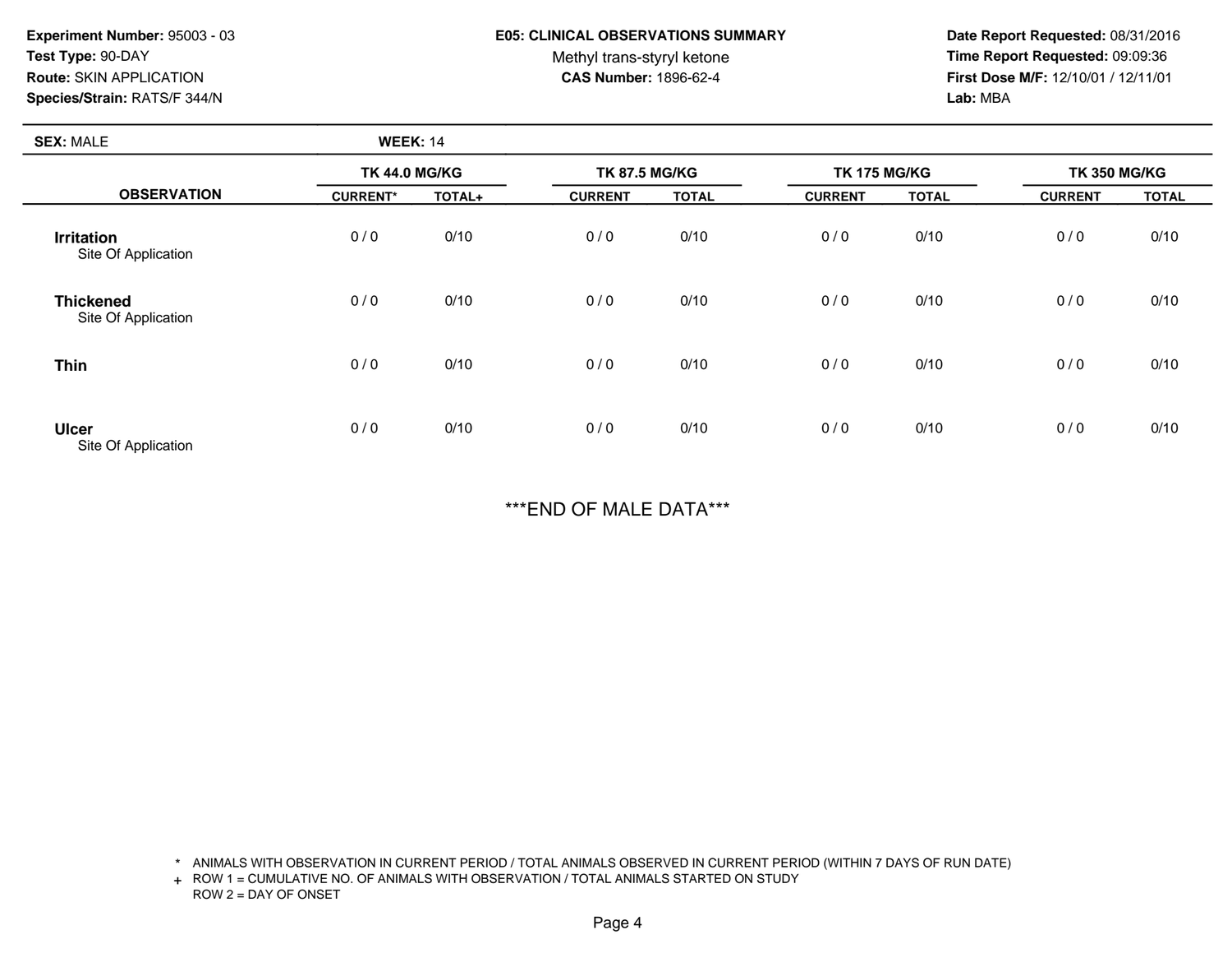**SEX:** FEMALE

## **E05: CLINICAL OBSERVATIONS SUMMARY**

Methyl trans-styryl ketone<br>CAS Number: 1896-62-4

 **Date Report Requested:** 08/31/2016 **Time Report Requested:** 09:09:36 **First Dose M/F:** 12/10/01 / 12/11/01<br>Lab: MBA **Lab:** MBA

| <b>SEX: FEMALE</b>                       | <b>WEEK: 14</b>        |        |                   |                       |                |              |                |                       |  |
|------------------------------------------|------------------------|--------|-------------------|-----------------------|----------------|--------------|----------------|-----------------------|--|
|                                          | <b>VEHICLE CONTROL</b> |        | <b>22.0 MG/KG</b> |                       |                | 44.0 MG/KG   |                | 87.5 MG/KG            |  |
| <b>OBSERVATION</b>                       | <b>CURRENT*</b>        | TOTAL+ | <b>CURRENT</b>    | <b>TOTAL</b>          | <b>CURRENT</b> | <b>TOTAL</b> | <b>CURRENT</b> | <b>TOTAL</b>          |  |
| <b>Irritation</b><br>Site Of Application | 0/0                    | 0/10   | 0/0               | 0/10                  | 0/0            | 0/10         | 0/0            | 2/10<br><b>DAY 93</b> |  |
| <b>Thickened</b><br>Site Of Application  | 0/0                    | 0/10   | 0/0               | 0/10                  | 0/0            | 0/10         | 0/0            | 1/10<br><b>DAY 93</b> |  |
| <b>Thin</b>                              | 0/0                    | 0/10   | 0/0               | 1/10<br><b>DAY 23</b> | 0/0            | 0/10         | 0/0            | 0/10                  |  |
| <b>Ulcer</b><br>Site Of Application      | 0/0                    | 0/10   | 0/0               | 0/10                  | 0/0            | 0/10         | 0/0            | 0/10                  |  |
| <b>Ulcer/Abscess</b><br>Appendage        | 0/0                    | 0/10   | 0/0               | 0/10                  | 0/0            | 0/10         | 0/0            | 1/10<br><b>DAY 72</b> |  |

\* ANIMALS WITH OBSERVATION IN CURRENT PERIOD / TOTAL ANIMALS OBSERVED IN CURRENT PERIOD (WITHIN 7 DAYS OF RUN DATE)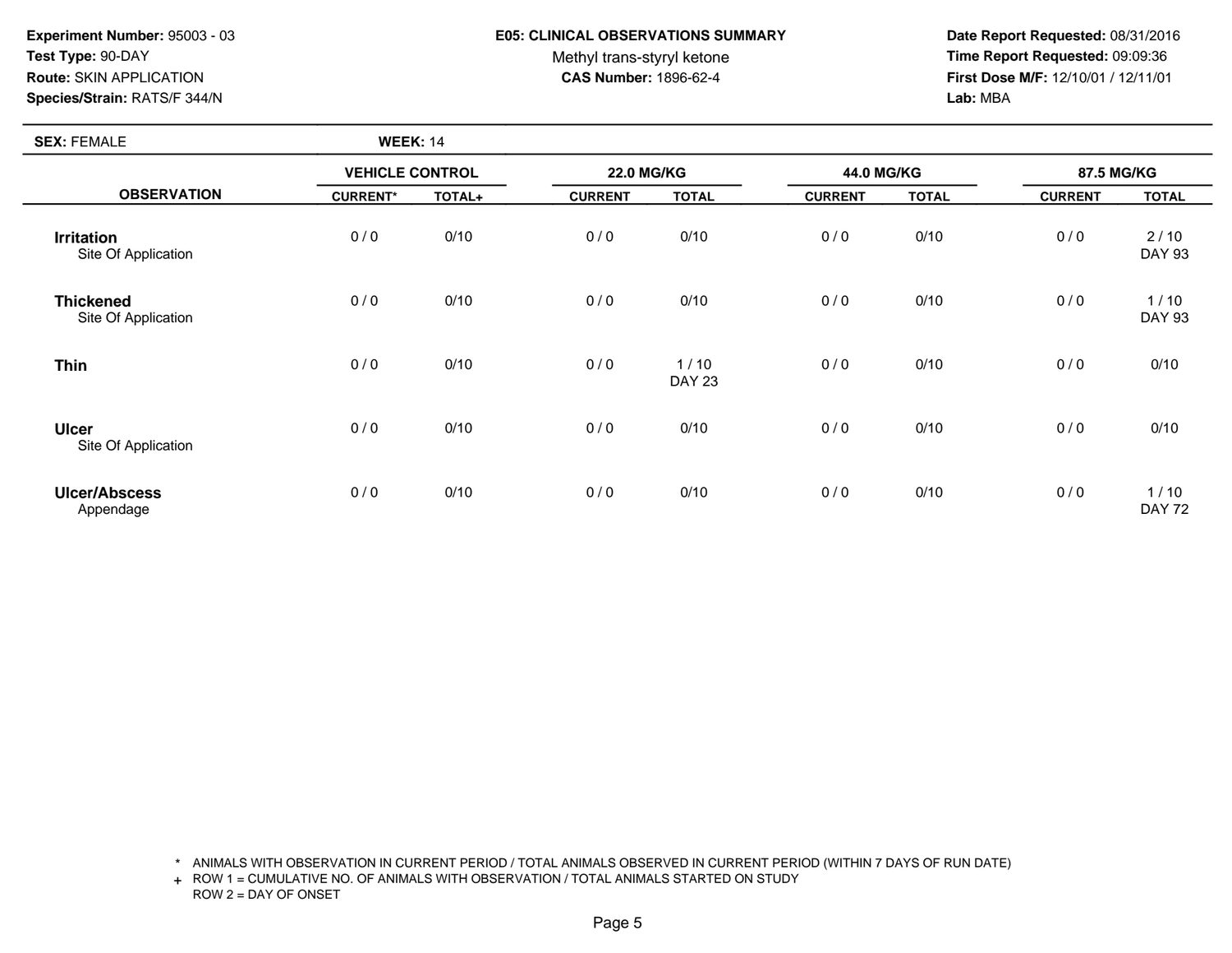**SEX:** FEMALE

### **E05: CLINICAL OBSERVATIONS SUMMARY**

Methyl trans-styryl ketone<br>CAS Number: 1896-62-4

 **Date Report Requested:** 08/31/2016 **Time Report Requested:** 09:09:36 **First Dose M/F:** 12/10/01 / 12/11/01<br>Lab: MBA **Lab:** MBA

| <b>SEX: FEMALE</b>                       | <b>WEEK: 14</b>  |                        |                |                        |                |                        |                |                      |  |
|------------------------------------------|------------------|------------------------|----------------|------------------------|----------------|------------------------|----------------|----------------------|--|
|                                          | <b>175 MG/KG</b> |                        |                | <b>350 MG/KG</b>       |                | <b>CONTROL SPECIAL</b> |                | <b>TK 22.0 MG/KG</b> |  |
| <b>OBSERVATION</b>                       | <b>CURRENT*</b>  | TOTAL+                 | <b>CURRENT</b> | <b>TOTAL</b>           | <b>CURRENT</b> | <b>TOTAL</b>           | <b>CURRENT</b> | <b>TOTAL</b>         |  |
| <b>Irritation</b><br>Site Of Application | 0/0              | 10/10<br><b>DAY 36</b> | 0/0            | 10/10<br><b>DAY 23</b> | 0/0            | 0/10                   | 0/0            | 0/10                 |  |
| <b>Thickened</b><br>Site Of Application  | 0/0              | 8/10<br><b>DAY 85</b>  | 0/0            | 10/10<br>DAY 8         | 0/0            | 0/10                   | 0/0            | 0/10                 |  |
| <b>Thin</b>                              | 0/0              | 1/10<br><b>DAY 23</b>  | 0/0            | 0/10                   | 0/0            | 0/10                   | 0/0            | 0/10                 |  |
| <b>Ulcer</b><br>Site Of Application      | 0/0              | 5/10<br><b>DAY 72</b>  | 0/0            | 4/10<br><b>DAY 72</b>  | 0/0            | 0/10                   | 0/0            | 0/10                 |  |
| <b>Ulcer/Abscess</b><br>Appendage        | 0/0              | 0/10                   | 0/0            | 0/10                   | 0/0            | 0/10                   | 0/0            | 0/10                 |  |

\* ANIMALS WITH OBSERVATION IN CURRENT PERIOD / TOTAL ANIMALS OBSERVED IN CURRENT PERIOD (WITHIN 7 DAYS OF RUN DATE)